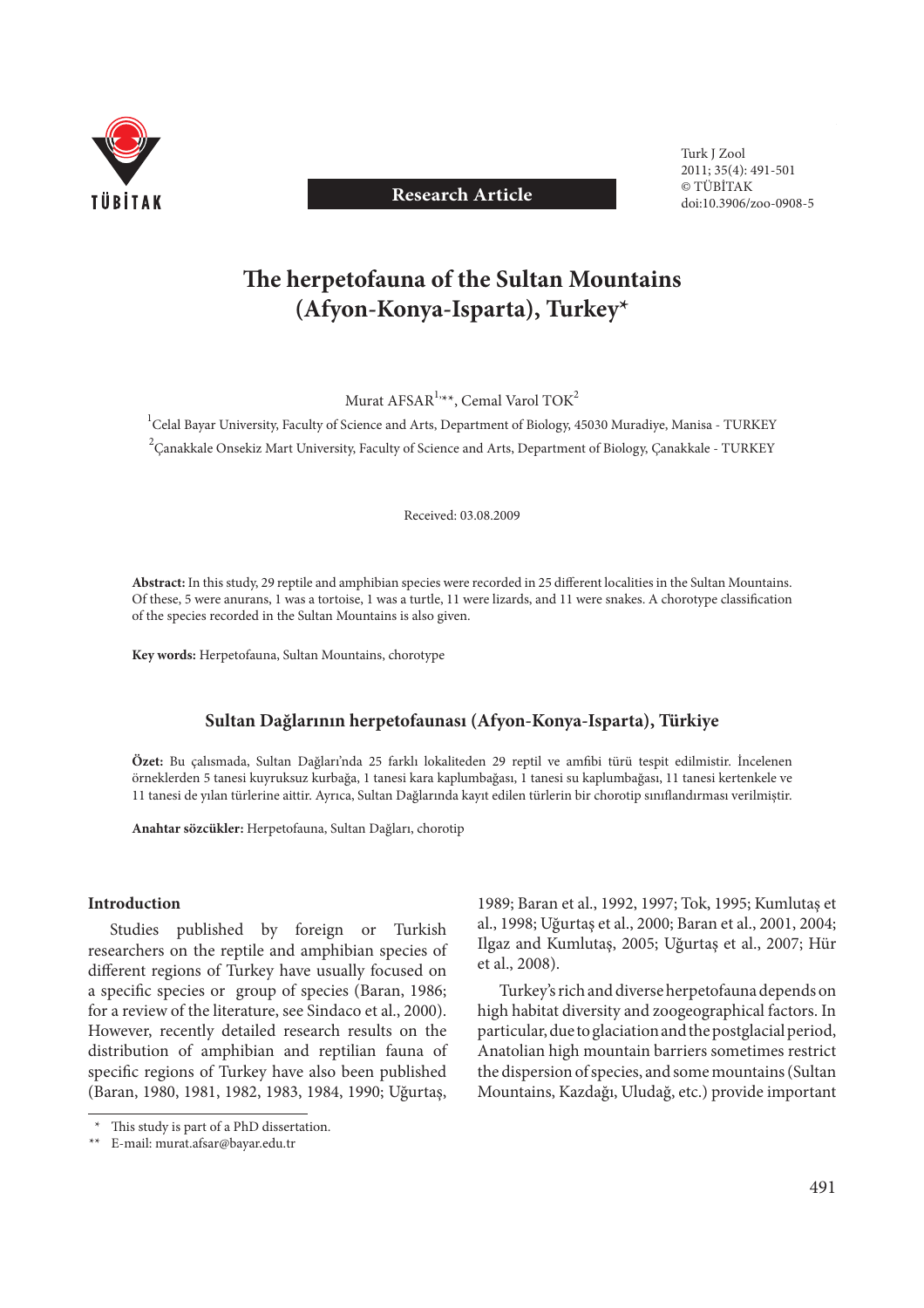refuges for fauna (Kosswig, 1955; Demirsoy, 1999). In recent studies (Kumlutaş et al., 2004c; Kutrup et al., 2005; Göçmen et al., 2007), records of some species and subspecies outside their known localities pointed out that the distribution of species and subspecies in Anatolia is particularly affected by climate and other environmental factors. Climatic conditions are also associated with differences in the morphological characteristics among populations of some species (Kutrup et al., 2006; Gvoždik et al., 2008).

In addition to providing an important refuge for fauna, the high inland Sultan Mountains are located in an important climatic transition zone (Atalay, 2002). The herpetofauna of the Sultan Mountains has not been examined in detail. In this study, we aimed to create a record of the herpetofauna of the Sultan Mountains and contribute to the body of information on Turkish herpetofauna.

#### **Materials and methods**

A total of 551 amphibian and reptile specimens were collected during our study, in the period between 2001 and 2004 (some specimens were examined and released). The specimens were given collection numbers at the Zoology Department of Ege University and are now kept at the Zoology Department, Faculty of Science and Arts, Celal Bayar University. The specimens were fixed using traditional processes (Başoğlu and Baran, 1977, 1980). The systematics of the examined material were studied using the current literature (Başoğlu and Baran, 1977, 1980; Başoğlu and Özeti, 1973; Baran and Atatür, 1998; Venchi and Sindaco, 2006). The research area from which specimens were collected is shown in Figure 1. The study area is situated in the southwestern part of the central Anatolian basins. There are numerous summits in this chain that are over 2000 m high, among them Gelincikana Peak, which rises 2610 m above sea level (a.s.l.). The natural vegetation of the mountains is composed of *Pinus nigra* (Arnold, 1758), *Cedrus libani* (A.Rich., 1823), *Juniperus oxycedrus* L., 1753, *Corylus avellana* L., 1753, and *Taxus baccata* L., 1753. These species are also seen on the northern slopes of the mountains. The main herbaceous plants in the mountain range are: *Festuca* sp. L., 1753, *Bromus* sp. L., 1753, *Th ymus* sp. L., *Astragalus* sp. L., 1753, *Lotus comiculatus* L., 1753, *Phalaris* sp. L., 1753, and *Scleranthus* sp. L., 1753. According to their distribution patterns, the species were classified into major chorotypes based on the guidelines prepared by Vigna Taglianti et al. (1999) and Sindaco et al. (2000).

#### **Results and discussion**

In detailed excursions to the research area 13 families from 24 genera, including 29 species, were identified as inhabitants of the region (5 anurans, 1 tortoise, 1 turtle, 11 lizards, and 11 snakes). Among these, *Bufo bufo* (Linnaeus, 1758), *Pseudopus apodus*  (Pallas, 1775), *Hemidactylus turcicus* (Linnaeus, 1758), *Trachylepis aurata* (Linnaeus, 1758)*, Trachylepis vittata* (Olivier, 1804), *Typhlops vermicularis* Merrem, 1820, *Elaphe sauromates* (Pallas, 1814), and *Telescopus fallax* (Fleischmann, 1831) were collected for the first time from this region.

*Bufo bufo* is distributed in northwestern Anatolia, the Black Sea coastal strip, and the Mediterranean and Aegean regions in Turkey (Başoğlu and Özeti, 1973; Yılmaz and Kumlutaş, 1995; Baran and Atatür, 1998). The subspecific status of this species is not clear. Based on serological data, Tosunoğlu and Taşkavak (2001) recommended that *B. b. spinosus* (Daudin, 1803) be synonymized with *B. b. verrucosissimus* (Pallas, 1814). Similar results were obtained by Kutrup et al. (2006) in a study based on mitochondrial DNA data. Özdemir and Baran (2002) also stated that Murat Mountain (Kütahya) specimens should be included in the subspecies of *B. b. spinosus*. Finally, common toads of Anatolia (Turkey) previously recognized as *B. b. spinosus* were assigned to *B. b. verrucosissimus* by Litvinchuk et al. (2008). Because of their controversial status, the specimens collected from the Sultan Mountains were evaluated at species level only. In this study, specimens were collected from Dereçine village, near Akşehir Lake (Konya) in the Sultan Mountains. The ground color of the dorsum was dark-brownish, the venter was yellowish-white, and the iris of the eye was red in all specimens. Some of the body measurements and ratios from *B. bufo* specimens examined in this study are given in Table 1.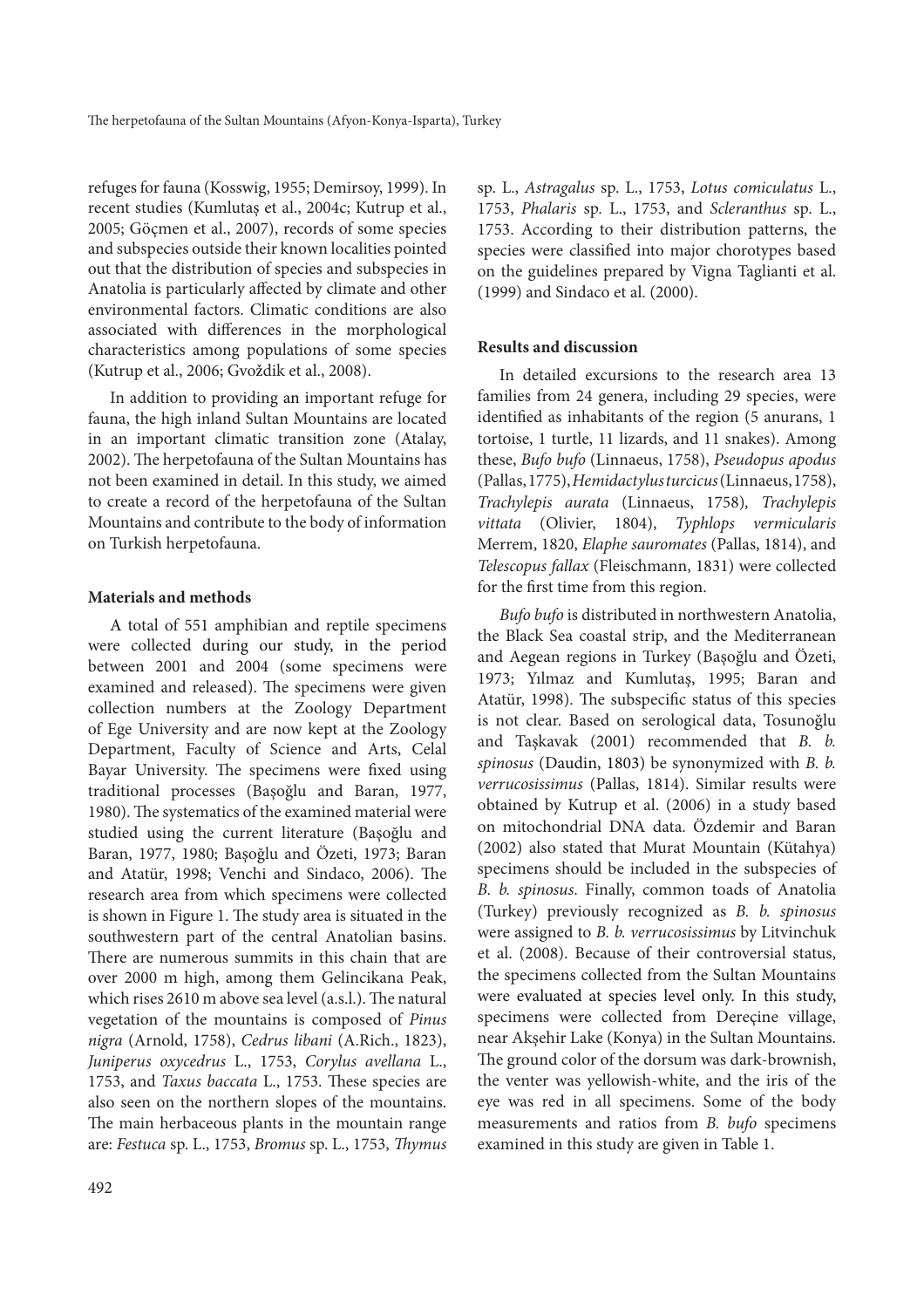Materials List (N: number of specimens)

| Family       | Species                                      | (N)            | Localities                          |
|--------------|----------------------------------------------|----------------|-------------------------------------|
| Bufonidae    | Bufo bufo (Linnaeus, 1758)                   | 5              | 6                                   |
|              | Pseudepidalea viridis (Laurenti, 1768)       | 32             | 6, 11, 13, 17, 19                   |
| Hylidae      | Hyla arborea (Linnaeus, 1758)                | 41             | 6, 11, 19                           |
| Ranidae      | Pelophylax ridibundus complex (Pallas, 1771) | 82             | 6, 8, 11, 13, 16, 18, 23, 7         |
|              | Rana macrocnemis Boulenger, 1885             | 21             | 6, 8, 4, 23                         |
| Emydidae     | Emys orbicularis (Linnaeus, 1758)            | 10             | 7                                   |
| Testudinidae | Testudo graeca Linnaeus, 1758                | 17             | 1, 2, 6, 8, 11, 18                  |
| Anguidae     | Pseudopus apodus (Pallas, 1775)              | $\mathbf{1}$   | 20                                  |
| Gekkonidae   | Cyrtopodion kotschyi (Steindachner, 1870)    | 41             | 6, 8, 17                            |
|              | Hemidactylus turcicus (Linnaeus, 1758)       | $\overline{c}$ | $\mathbf{1}$                        |
| Agamidae     | Laudakia stellio (Linnaeus, 1758)            | 22             | 11, 20                              |
| Lacertidae   | Anatololacerta danfordi (Günther, 1876)      | 27             | 6, 9, 10, 13, 14, 15, 16            |
|              | Parvilacerta parva (Boulenger, 1887)         | 23             | 9, 13, 24                           |
|              | Lacerta trilineata Bedriaga, 1886            | 30             | 6, 7, 9, 10, 11, 12, 13, 21, 23, 25 |
|              | Ophisops elegans Menetries, 1832             | 89             | 6, 11, 12, 13, 15, 16, 18, 20, 23   |
| Scincidae    | Ablepharus kitaibellii (Bibron-Bory, 1833)   | 11             | 6, 13, 17                           |
|              | Trachylepis aurata (Linnaeus, 1758)          | 6              | 6, 11, 22, 23                       |
|              | Trachylepis vittata (Olivier, 1804)          | 18             | 13, 15                              |
| Typhlopidae  | Typhlops vermicularis Merrem, 1820           | 15             | 3                                   |
| Colubridae   | Hierophis caspius (Gmelin, 1789)             | 6              | 6, 23                               |
|              | Hierophis schmidti (Nikolsky, 1909)          | $\mathbf{1}$   | 13                                  |
|              | Eirenis modestus (Martin, 1838)              | 25             | 1, 3, 6, 23, 24, 25                 |
|              | Zamenis hohenackeri (Strauch, 1873)          | $\mathbf{1}$   | 6                                   |
|              | Elaphe sauromates (Pallas, 1814)             | $\mathbf{1}$   | 6                                   |
|              | Malpolon monspessulanus (Hermann, 1804)      | 1              | 20                                  |
|              | Natrix natrix (Linnaeus, 1758)               | 10             | 1, 2, 6, 13, 18, 25                 |
|              | Natrix tessellata (Laurenti, 1768)           | 6              | 6, 17                               |
|              | Telescopus fallax (Fleischmann, 1831)        | 2              | 1,6                                 |
| Viperidae    | Montivipera xanthina (Gray, 1849)            | 5              | 6, 9                                |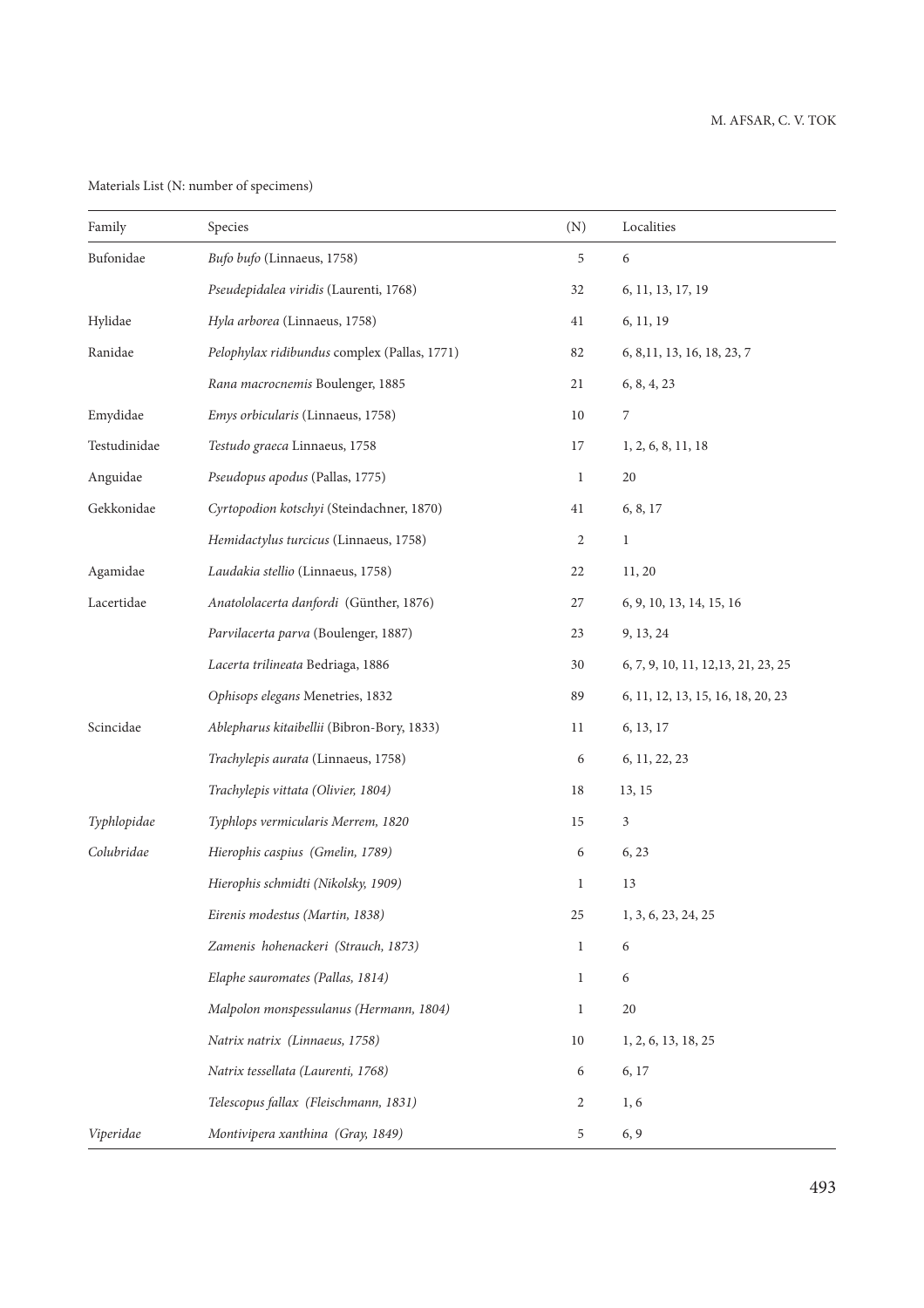The herpetofauna of the Sultan Mountains (Afyon-Konya-Isparta), Turkey



Figure 1. The research area from which specimens were collected (1 - Cumhuriyet, 2 -Çay, 3 - Pınarkaya, 4 - Sultandağ, 5 - Gelincikana, 6 - Dereçine, 7 - Gölçayır, 8 - Akşehir, 9 - Tekkedağ, 10 - Cankurtaran, 11 - Bağkonak, 12 - Çakıllar, 13 - Kemer, 14 - Deştiğin, 15 - Kafadağ, 16 - Hüyük, 17 - Çarıksaray, 18 - Aslandoğmuş, 19 - Yalvaç, 20 - Sücüllü, 21 - Başyurt, 22 - Körküler, 23 - Sağır, 24 - Yarıkkaya, 25 - Karamuk).

Table 1. Body measurements and ratios for *Bufo bufo*. N: number of specimens, M: mean value, Min: minimum value, Max: maximum value, SE: standard error, SD: standard deviation.

|                            | ¥¥ |       |       |        |           |           |
|----------------------------|----|-------|-------|--------|-----------|-----------|
|                            | N  | М     | Min   | Max    | <b>SE</b> | <b>SD</b> |
| Total body length          | 5  | 96.01 | 87.87 | 105.95 | 2.96      | 6.63      |
| Head length                | 5  | 23.20 | 20.94 | 25.56  | 0.85      | 1.91      |
| Head width                 | 5  | 36.30 | 30.64 | 41.27  | 1.93      | 4.33      |
| Parotoid length            | 5  | 19.90 | 16.03 | 23.94  | 1.34      | 3.01      |
| Length between parotoids   | 5  | 17.34 | 15.50 | 19.65  | 0.77      | 1.72      |
| Metatarsal tubercle length | 5  | 5.53  | 4.15  | 6.35   | 0.39      | 0.88      |

According to Baran et al. (1988) and Sindaco et al. (2000), *Pseudopus apodus* is found in the Aegean region, along the Mediterranean and Black Sea coasts, and in the Ararat area in Turkey. Baran et al. (1988) also reported that *P. apodus* was observed by Kasparek at Eğirdir Lake (Isparta). In this study, by recording *P. apodus* in the Sultan Mountains, we were able to clarify the occurrence of this species.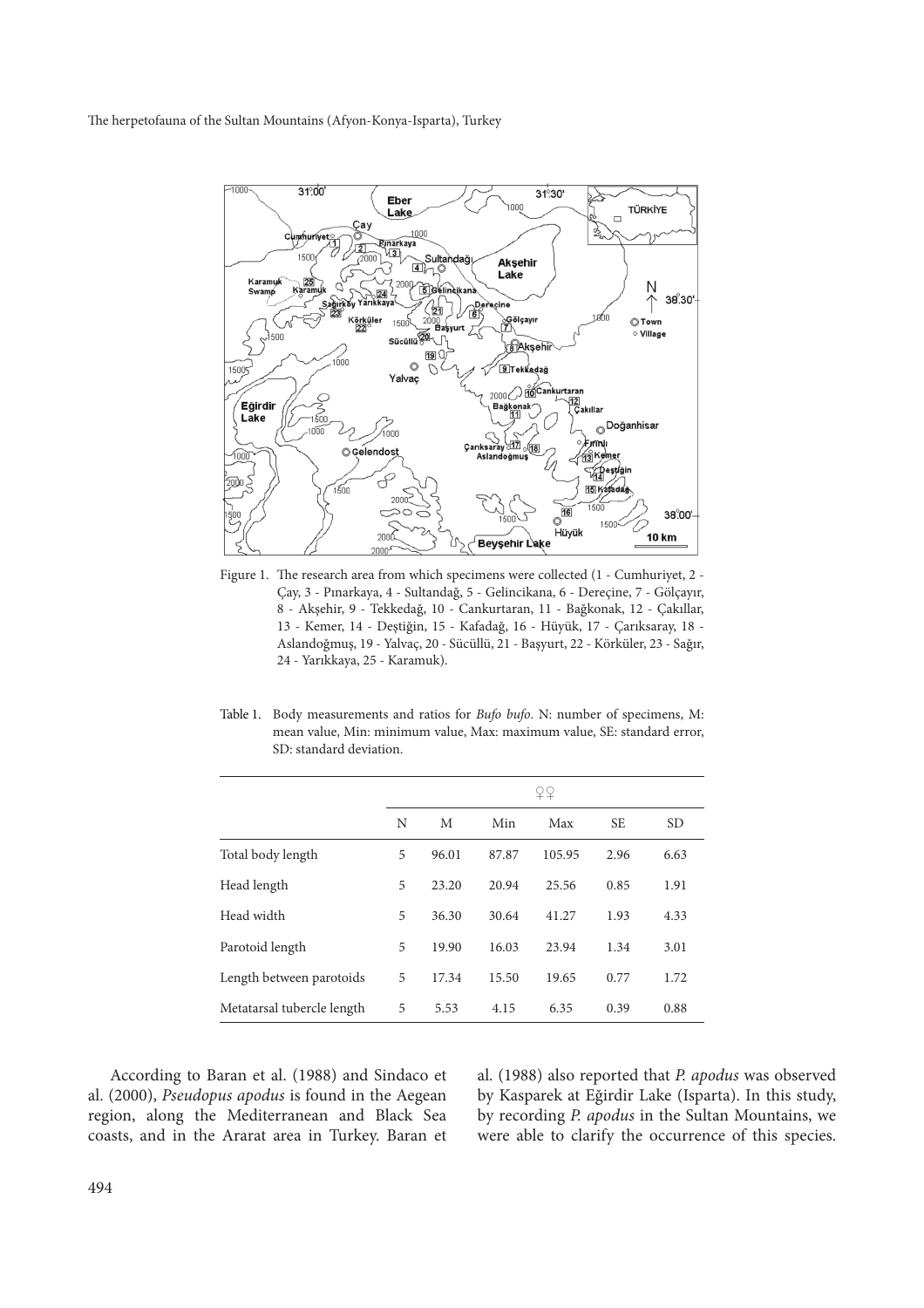The adult male examined in this study had a total length of 840 mm and a tail length of 430 mm. The pileus length was 41.10 mm, the pileus width was 22.35 mm, and the ratio of pileus length to pileus width was 1.84. The number of dorsal scales in the transverse of the specimen was 99, and the number of ventral scales in the transverse was 118. There were 13 rows of longitudinal dorsal scales and 10 rows of longitudinal ventral scales. The ground color of the dorsum was dark brown. When the color pattern and pholidosis characters of the specimen are compared to the literature (Obst, 1978; Öz, 1982) our sample shows similarities with *O. a. thracius* (Obst, 1978) in terms of coloration characteristics, the number of ventrals, and the ratio of pileus length to pileus width.

*Hemidactylus turcicus* specimens were collected from only one locality (Cumhuriyet, Afyon) in the research area. In both specimens, postnasal plates were 2-2, the number of longitudinal tubercles on the dorsum was 14, the number of supralabials was 9, with 7 sublabials, and longitudinal ventral scales were 37 and 38, respectively. The head widths were 11.94 and 11.01 mm, snout + vent lengths were 35.51

and 29.05 mm, and total body lengths were 67.21 and 60.36 mm. The data related to the morphological characteristics of our specimens agree with those from the literature (Baran and Gruber, 1982; Baran and Atatür, 1998; Kumlutaş et al., 2004a; Yıldız et al., 2007).

*Trachylepis aurata* is distributed in western and southern Anatolia, as well as in the southern part of central Anatolia in Turkey (Yılmaz, 1977; Sindaco et al., 2000; Baran and Atatür, 1998). Within the area of its distribution, Özdemir and Baran (2002) and Kumlutaş et. al. (2004a) recorded this species in new localities (Manavgat, Aksu-Isparta, and Arapsuyu-Antalya). In this study, the villages of Körküler, Sağır, Bağkonak (Isparta), and Dereçine (Afyon) were found to host this species. Baran and Atatür (1998) also set the vertical distribution of this species at 1200 m a.s.l. In this study, Dereçine (Afyon) specimens were collected at an elevation of 1545 m a.s.l. The pholidosis characters and morphometric measurements of the *Trachylepis aurata* specimens examined in this study are given in Table 2. When the pholidosis characters and morphometric

|                                       | $\delta\delta$ + $\Omega$ + juv. |                |                |                |           |           |
|---------------------------------------|----------------------------------|----------------|----------------|----------------|-----------|-----------|
|                                       | N                                | М              | Min            | Max            | <b>SE</b> | <b>SD</b> |
| Supralabials                          | 6                                | 7.3            | 7              | 8              | 0.71      | 0.50      |
| Supraocular                           | 6                                | $\overline{4}$ | $\overline{4}$ | $\overline{4}$ |           |           |
| Subdigital lamellae                   | 6                                | 19.20          | 18             | 21             | 1.06      | 0.88      |
| Number of midbody scales              | 6                                | 36.83          | 36             | 38             | 0.20      | 0.67      |
|                                       |                                  |                |                | 88 + 22        |           |           |
| Total body length                     | 2                                | 205.50         | 203            | 208            | 2.50      | 3.54      |
| Tail length                           | 2                                | 117.00         | 114            | 120            | 3.00      | 4.24      |
| Snout + vent length                   | $\overline{4}$                   | 89.15          | 83.64          | 97.39          | 3.27      | 6.54      |
| Head width                            | $\overline{4}$                   | 13.05          | 11.98          | 14.32          | 0.54      | 1.08      |
| Frontal length                        | $\overline{4}$                   | 4.56           | 4.32           | 5.00           | 0.14      | 0.29      |
| Frontoparietal + interparietal length | $\overline{4}$                   | 4.26           | 3.80           | 4.47           | 0.15      | 0.31      |
| Head length                           | $\overline{4}$                   | 16.58          | 15.50          | 18.00          | 0.63      | 1.27      |
| Snout + vent length/forelegs length   | $\overline{4}$                   | 3.61           | 3.31           | 3.79           | 0.10      | 0.21      |
| Snout + vent length/hind legs length  | $\overline{4}$                   | 24.70          | 23.26          | 26.16          | 0.63      | 1.27      |
| Snout + vent length/head length       | $\overline{4}$                   | 5.37           | 5.28           | 5.42           | 0.03      | 0.06      |

Table 2. The pholidosis characters and morphometric measurements of *Trachylepis aurata* specimens examined in this study.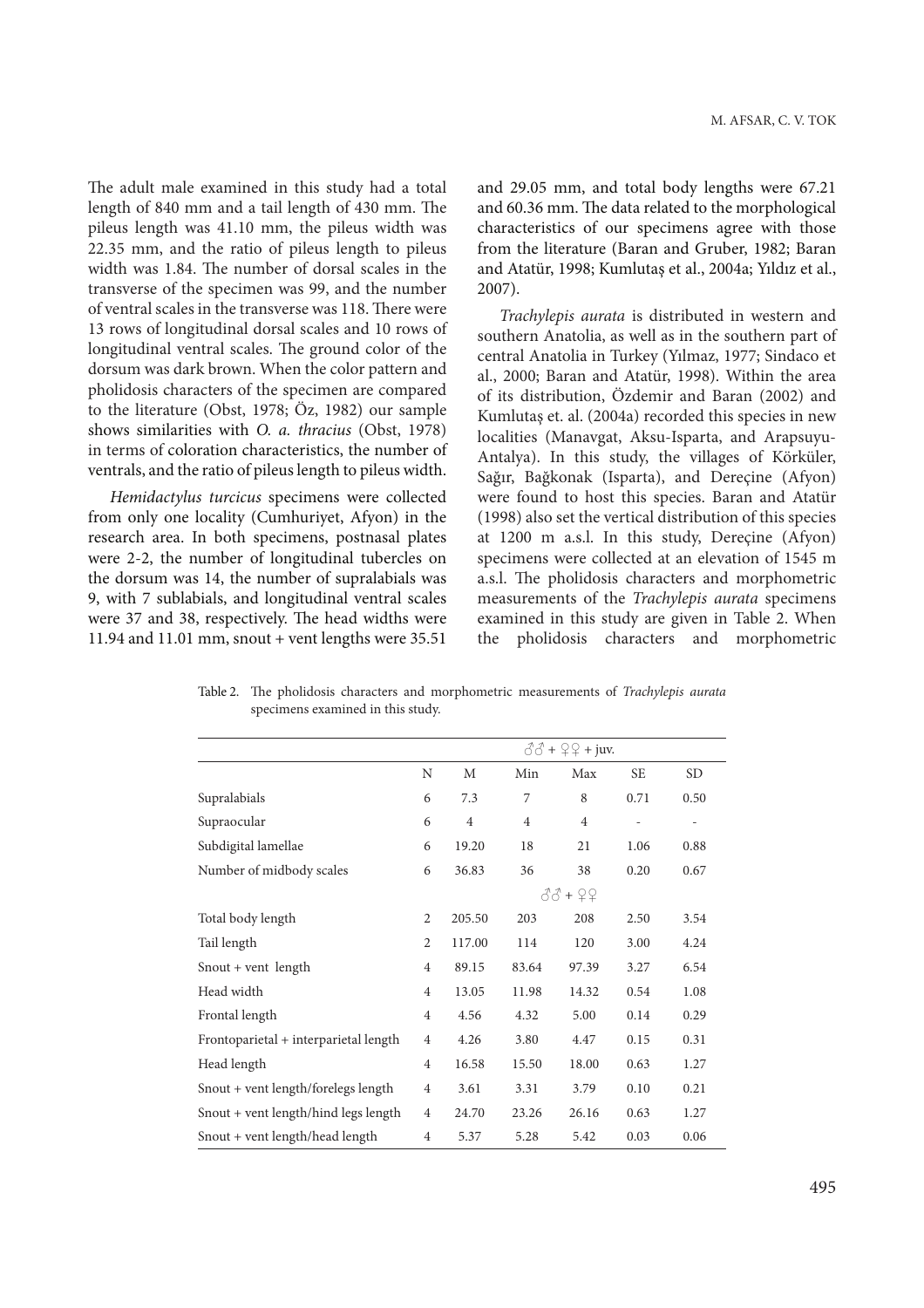measurements of the 2 specimens are compared with the data given in the literature (Mertens, 1952; Yılmaz, 1977; Tok, 1999), our samples do not show remarkable differences from the subspecies of *T. a. aurata* (Linnaeus, 1758).

The occurrence of the *Trachylepis vittata* in Anatolia was first reported from Mersin by Werner in 1898. Later, this species was recorded in Eskişehir, Adana, and Konya (Werner, 1902). Budak (1973) also found this species in Mut (Mersin), Silifke (Mersin), Kozan (Adana), Ekbez (Antakya), Hassa (Hatay), Samandağ (Hatay), and the Tektek Mountains (Şanlıurfa). According to Baran and Atatür (1998), the distribution range of this species covers central, southern, and southeastern Anatolia in Turkey. A gap in the distribution range of *T. vittata* in the area between Eskişehir and Konya was apparently due to insufficient surveying. In this study, the occurrence of this species within the area of distribution was clarified by recording *T. vittata* in the Sultan Mountains. Baran and Atatür (1998) also recorded the vertical distribution of this species at 1000 m a.s.l. Our specimens were collected at an elevation of 1765 m a.s.l. The pholidosis characters and morphometric measurements of the *T. vittata* specimens examined in this study are given in Table 3.

According to Budak (1976), *Anatololacerta danfordi* has 3 subspecies (*A. d. danfordi*, *A. d.*

*pelasgiana*, and *A. d. anatolica*). Later, Eiselt and Schmidtler (1986) increased these 3 subspecies to full specific rank and described 6 new subspecies. Kumlutaş et al. (2003) determined that *A. d. bileki*, *A. o. budaki*, and *A. o. ibrahimi* from southwestern Anatolia are similar to *A. d. pelasgiana*. Çevik et al. (2006) recognized 2 subspecies of *A. danfordi*. They also stated that based on univariate and multivariate analysis methods, the Tınaztepe (Konya) population represents a subspecies of *A. d. bileki*, and both the Çamlıyayla and Sebil (Mersin) populations represent *A .d. danfordi*. In this study, the Doğanhisar (Konya) specimens were collected together with *Parvilacerta parva* specimens at an elevation of 1765 m a.s.l. The pholidosis characters and morphometric measurements of the *A. danfordi* specimens examined in this study are given in Table 4.

*Ophisops elegans* was found to be a common species in the Sultan Mountains. Many studies have been published on its taxonomic status in Anatolia (Lantz, 1930; Müller, 1933; Bodenheimer, 1944; Baran and Budak, 1978; Baran, 1982; Tok, 1992, 1993; Tok et. al., 1996, 1997). The central Anatolia population of this species was described as *O. e. centralanatoliae* by Bodenheimer (1944). Later, a new subspecies from Alanya, *O. e. basoglui*, was described by Baran and

Table 3. The pholidosis characters and morphometric measurements of *Trachylepis vittata* specimens examined in this study.

|                                 |    | $33 + 99$ |       |       |           |      |  |  |
|---------------------------------|----|-----------|-------|-------|-----------|------|--|--|
|                                 | N  | М         | Min   | Max   | <b>SE</b> | SD.  |  |  |
| Number of midbody scales        | 18 | 32.06     | 31    | 33    | 0.42      | 0.09 |  |  |
| Subdigital lamellae             | 18 | 16.94     | 15    | 19    | 1.06      | 0.25 |  |  |
| Supralabials                    | 18 | 7         | 7     | 7     |           |      |  |  |
| Snout + vent length             | 18 | 75.11     | 48.54 | 87.92 | 10.83     | 2.55 |  |  |
| Frontal length                  | 18 | 3.77      | 3.08  | 4.41  | 0.37      | 0.08 |  |  |
| Head length                     | 18 | 12.89     | 11.02 | 14.23 | 0.78      | 0.18 |  |  |
| Snout + vent length/head length | 18 | 5.80      | 3.93  | 6.57  | 0.65      | 0.15 |  |  |
| Tail length                     | 12 | 93.00     | 69    | 116   | 16.06     | 4.64 |  |  |
| Tail length/snout + vent length | 12 | 1.27      | 0.81  | 2.16  | 0.32      | 0.09 |  |  |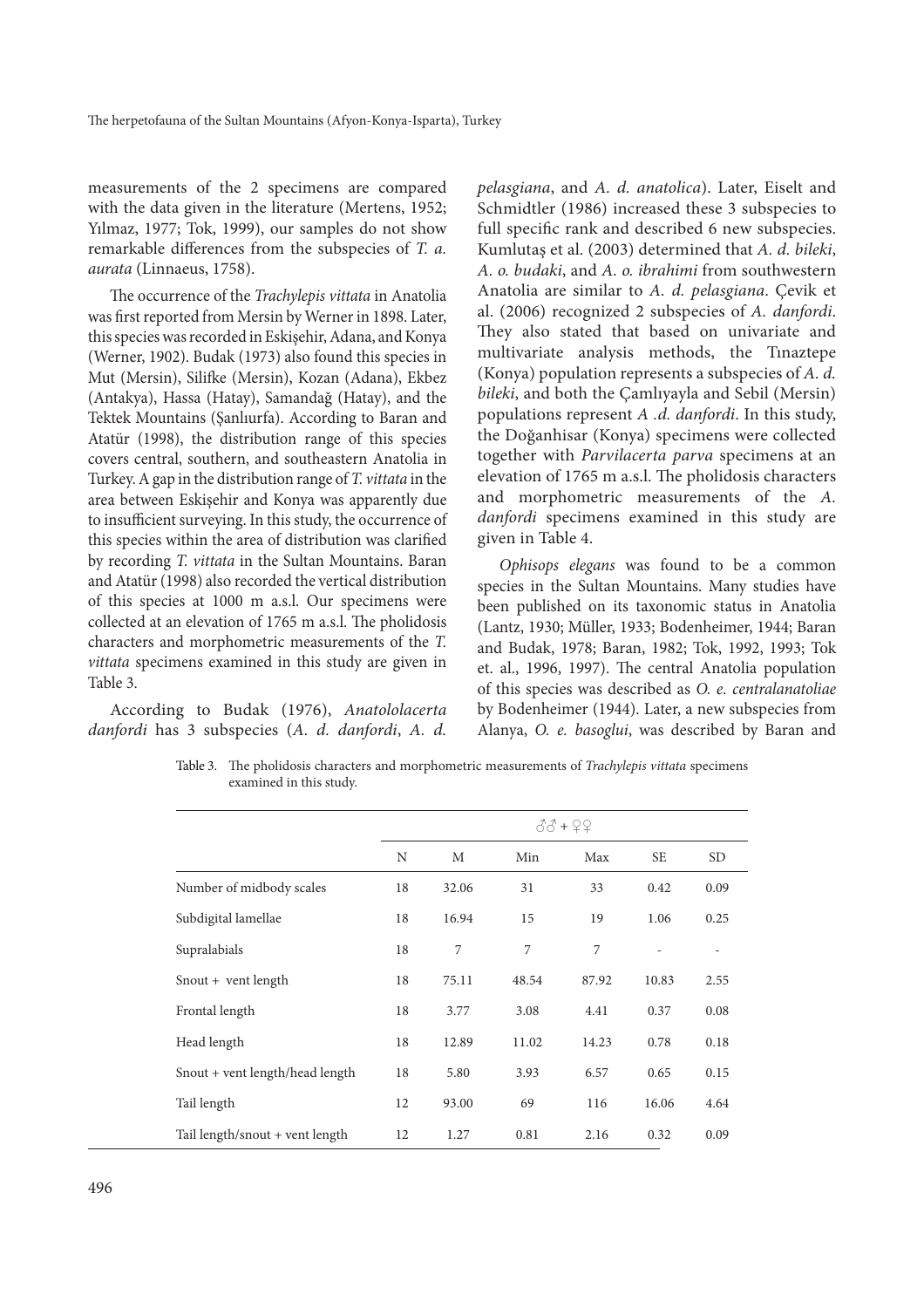|                                | $\delta\delta$ + $\Omega$ + juv. |             |       |           |           |                          |
|--------------------------------|----------------------------------|-------------|-------|-----------|-----------|--------------------------|
|                                | $\rm N$                          | $\mathbf M$ | Min   | Max       | <b>SE</b> | <b>SD</b>                |
| Supraciliar granules (right)   | 27                               | 12.33       | 9     | 22        | 0.44      | 2.30                     |
| Supralabials                   | 27                               | 8.74        | 8     | 10        | 0.27      | 1.40                     |
| Collars                        | 27                               | 11.30       | 8     | 14        | 0.26      | 1.35                     |
| Longitudinal series of ventral | 27                               | 29.04       | 27    | 31        | 0.28      | 1.45                     |
| Dorsalia                       | 27                               | 53.93       | 48    | 63        | 0.69      | 3.57                     |
| Femoral pores (left)           | 27                               | 17.93       | 15    | 21        | 0.32      | 1.64                     |
| Subdigital lamellae            | 27                               | 26.04       | 20    | 29        | 0.34      | 1.76                     |
|                                |                                  |             |       | $33 + 22$ |           |                          |
| Pileus lengths                 | 23                               | 15.52       | 12.65 | 18.51     | 0.37      | 1.79                     |
| Pileus width                   | 23                               | 6.92        | 5.92  | 8.24      | 0.14      | 0.70                     |
| Total body length              | 14                               | 175.79      | 128   | 219       | 7.75      | 28.90                    |
| Tail length                    | 14                               | 110.21      | 67    | 151       | 7.04      | 26.30                    |
| Pileus index                   | 23                               | 43.14       | 41    | 48        |           | $\overline{\phantom{a}}$ |
| Tail index                     | 23                               | 62.07       | 53    | 69        |           |                          |

Table 4. The pholidosis characters and morphometric measurements of *Anatololacerta danfordi* specimens examined in this study.

Budak (1978). Consequently, the western Anatolian population of *O. elegans* was determined by Baran (1982) to be *macrodactylus*, which was formerly accepted as a synonym of *O. e. ehrenbergi* (Wiegman, 1835). The Konya population was included in O. e. *centralanatoliae* by Tok (1992) as Ankara and Kayseri populations. He also encountered some specimens that resembled *O. e. centralanatoliae* and *O. e. macrodactylus* in the vicinity of Beyşehir. Later, 2 forms from this locality (*centralanatoliae* and *macrodactylus*) were maintained sympatrically by Tok (1993). In our studym the *centralanatoliae* form was recorded in Sağırköy and Aslandoğmuş, and the *macrodactylus* form was recorded in Bağkonak, Dereçine, Doğanhisar, and Hüyük. We also found these forms sympatrically in a new locality (Sücüllü, Isparta) once more.

The Typhlops vermicularis specimens examined in this study were collected from Pınarkaya (Sultandağ, Afyon) at an elevation of 1150 m a.s.l. In all specimens, the color of the dorsum was yellowish-brown and the venter was yellowish. The number of supralabials was 3 and the mean number of scales around the body and the tail was 23 (22-24) and 20.33 (20-21), respectively. The mean total body length of the specimens was 231.80 (198-262) mm. The morphological features of the specimens collected for the first time from this locality resemble those of *T. vermicularis* specimens recorded previously by a number of researchers (Baran, 1976; Baran and Atatür, 1998; Kumlutaş et al., 2004b).

The female *Elaphe sauromates* specimens, which displayed the typical morphological characteristics of their species, were collected from the Dereçine (Afyon) region. Among the collected specimens, the number of subralabials is 8, loreals 1, the number of dorsal scales at midtrunk between the 85th and 100th ventral plates was 25, with 67 subcaudals. The tail length of the specimens was 25 mm.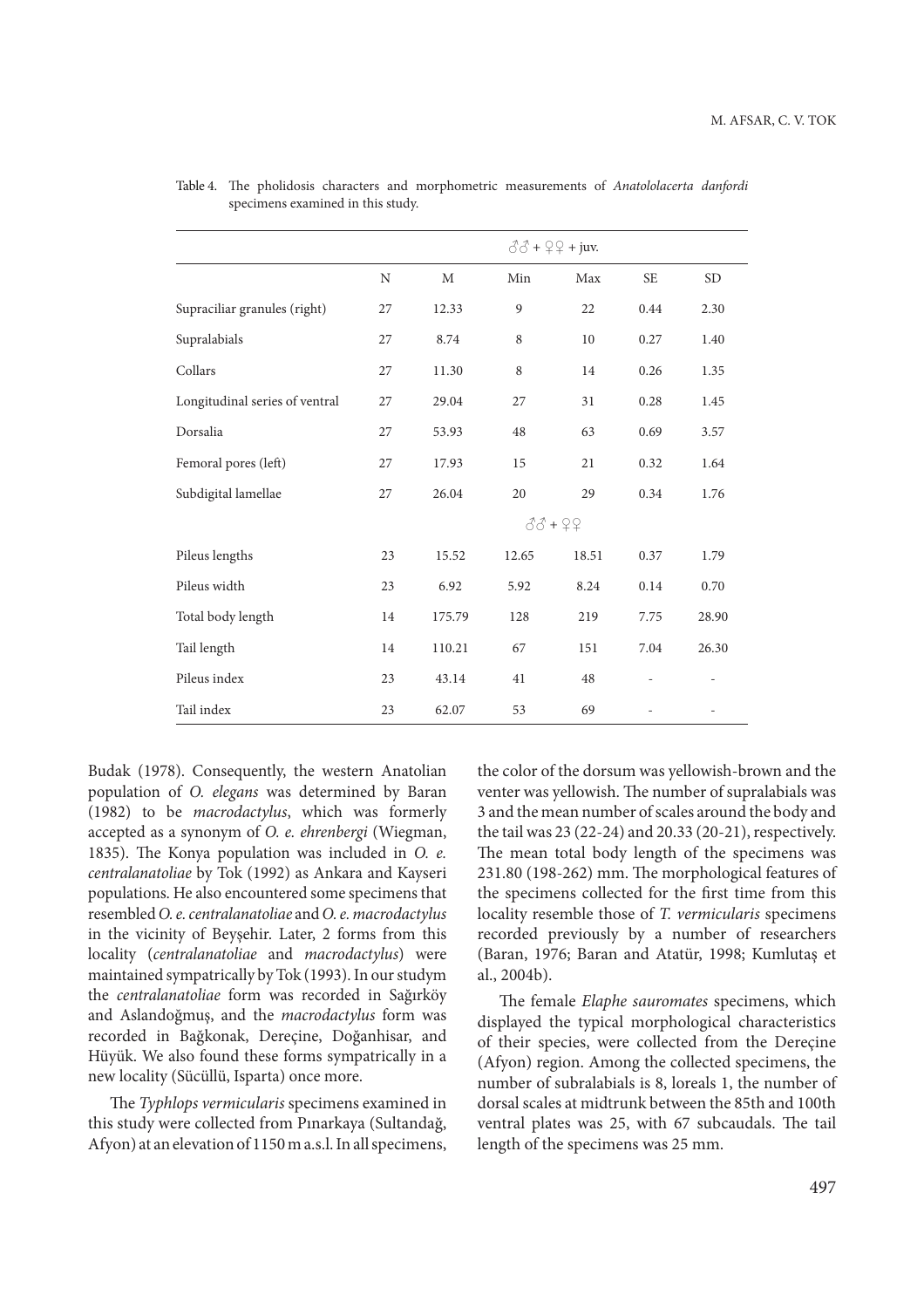A total of 2 juvenile *Telescopus fallax* specimens were collected from Cumhuriyet (Afyon) and Taşlıca (Afyon). Both specimens had 2 anal plates, 1 preoculare and frenale, 2 postocularia, 7 supralabials, and 2 + 4 temporalia in the Cumhuriyet specimen and  $3 + 4$  in the Taslıca specimen. There were 19 dorsal scales at midtrunk between the 90th and 115th ventral plates. The numbers of ventralia and subcaudals were 214 and 62 in the Cumhuriyet specimen and 208 and 63 in the Taşlıca specimen. The number of maculations on the dorsum and flanks of the body were 48 and 54, respectively. According to Baran et al. (2005), the number of ventral plates, anal plates, and maculations on the dorsum differs among subspecies of *T. fallax*. Our specimens displayed similarities to the nominate, having 2 anal plates and the same number of maculations on the dorsum. The ventral counts of the Cumhuriyet specimen also fall within the range of the nominate subspecies, whereas this value in the Taşlıca specimen, 208, falls within the range (200-213) of the *T. fallax iberus* (Eichwald, 1831) subspecies, as defined by Baran et al. (2005). The subcaudal counts of the Cumhuriyet specimen (62) and the Taşlıca specimen

(63) overlap with the ranges of *T. fallax iberus* (56-66) and *T. f. fallax* (56-83).

According to Başoğlu and Baran (1980), *Zamenis hohenackeri* has 2 subspecies in Turkey (*Z .h. hohenackeri* Strauch, 1873 and *Z. h. taurica* Verner, 1898). Başoğlu and Baran (1998) stated that the light mid-dorsal line is absent in *Z. h. taurica*. Our specimen showed similarities to *Z. h. taurica* in terms of dorsal pattern characteristics. The morphological characters of the female specimen agreed with those of the *Z. h. taurica* specimens in Baran's study (1976). The ventral counts of the female *Z. h. taurica*, however, were reported as 218, (221), 226 in Baran (1976)*,* a value that was found to be lower (211) in our study.

Based on their distributions, the species recorded in the Sultan Mountains can be arranged into 10 chorotypes (Vigna Taglianti et al., 1999; Sindaco et al., 2000; Fet and Popov, 2007) (Table 5). The percentage values are reported in Figure 2. The Sultan Mountains lie from the northwest to southeast. The southern slopes are affected by the Mediterranean transition

| Chorotype                                 | Amphibia | Reptilia Species |                                                                                                                             |
|-------------------------------------------|----------|------------------|-----------------------------------------------------------------------------------------------------------------------------|
| European                                  | 1        |                  | Bufo bufo                                                                                                                   |
| Turano-Europeo-Mediterranean              | 2        | 1                | Pelophylax ridibundus complex Pseudepidalea viridis, Emys orbicularis                                                       |
| Europeo-Mediterranean                     | 1        |                  | Hyla arborea                                                                                                                |
| Endemic                                   |          | 2                | Anatololacerta danfordi, Parvilacerta parva                                                                                 |
| Turano-Mediterranean                      |          | 6                | Testudo graeca, Pseudopus apodus, Typhlops vermicularis, Hierophis caspius<br>Elaphe sauromates, Telescopus fallax          |
| Mediterranean                             |          | 3                | Hemidactylus turcicus, Trachylepis vittata, Malpolon monspessulanus                                                         |
| E. Mediterranean                          |          | 6                | Laudakia stelli, Cyrtopodion kotschyi, Lacerta trilineata, Ophisops elegans<br>Ablepharus kitaibellii, Montivipera xanthina |
| SW-Asiatic                                |          | 5                | Rana macrocnemis, Trachylepis aurata, Hierophis schmidti, Eirenis<br>modestus, Zamenis hohenackeri                          |
| Central Asiatic-Europeo-<br>Mediterranean |          | 1                | Natrix natrix                                                                                                               |
| Central Asiatic-European                  |          | 1                | Natrix tessellata                                                                                                           |
| Total species                             | 5        | 23               |                                                                                                                             |

Table 5. Chorotype classification of amphibians and reptiles in the Sultan Mountains.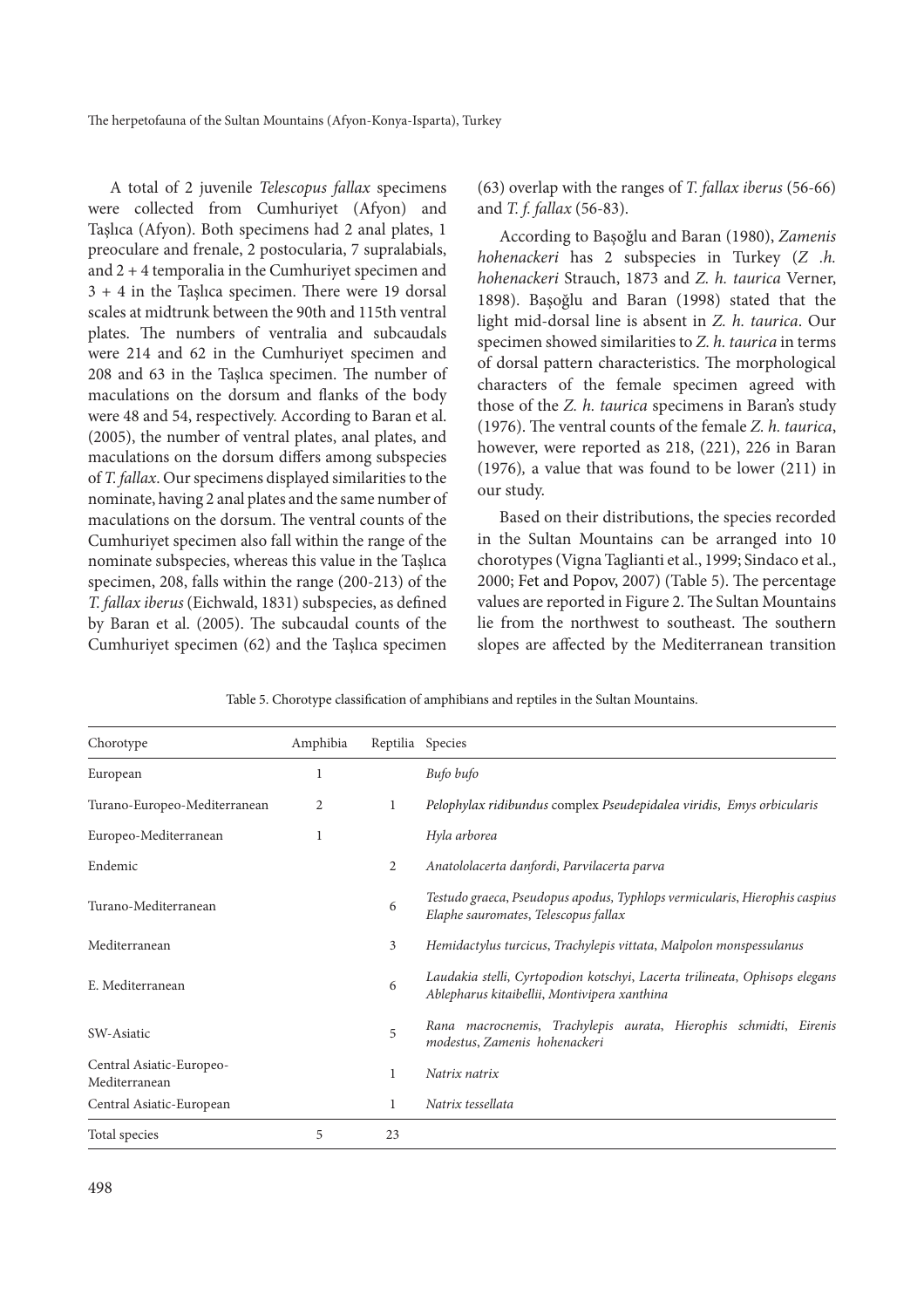

Figure 2. Percentages of the main chorotypes of the Sultan Mountains.

zone and the northern slopes are affected by the climate of the inner Anatolian region (Atalay, 2002). Due to the geographical position of the Sultan Mountains, it is not surprising that 54% of the species found there belong to the Eastern Mediterranean (22%), Turano-Mediterranean (22%), and Mediterranean (10%) chorotypes. The SW-Asiatic (17%), Turano-Europeo-Mediterranean (10%), and Endemic (7%) chorotypes are represented by 5, 3, and 2 species, respectively. The European (3%), Europeo-Mediterranean (3%), Central Asiatic-Europeo-Mediterranean (3%), and Central Asiatic-European (3%) chorotypes are represented by 1 species each (Figure 2). The most common amphibians are *Pelophylax ridibundus* (N = 82) and *Pseudepidalea viridis* (N = 32). *Bufo bufo* was found in only one locality in the research area  $(N = 5)$ . The most common reptiles are *Lacerta trilineata*, *Ophisops elegans, Anatololacerta danfordi* (strictly endemic to Anatolia), *Testudo graeca*, *Eirenis modestus*, and *Natrix natrix*. However, *Pseudopus* 

#### **References**

- Atalay, İ. 2002. Türkiye'nin Ekolojik Bölgeleri, T.C. Orman Bakanlığı Yayınları, Meta Basım, İzmir.
- Baran, İ. 1976. Türkiye yılanlarının taksonomik revizyonu ve coğrafi dağılışları. Tübitak Yayınları no: 309, T.B.A.G. Seri No.9, Ankara.

*apodus*, *Hemidactylus turcicus*, *Hierophis schmidti*, *Zamenis hohenackeri*, *Elaphe sauromates*, *Malpolon monspessulanus*, and *Telescopus fallax*, although very rare, occur in low numbers along the borders of the mountain.With respect to herpetofauna, the northern slopes of the Sultan Mountains are more accessible than the southern slopes. Dereçine, situated on the northern slopes of the Sultan Mountains, is the most important area for amphibian and reptile species since it covers habitats suitable for the feeding and dwelling of amphibian and reptile species. Among the species identified in this study, 72.41% were found in Dereçine. Therefore, we propose that this area should be considered for the establishment of protected natural areas.

#### **Acknowledgements**

This study received financial support from Celal Bayar University (No. FEF 2002-006).

- Baran, İ. 1980. Doğu ve Güneydoğu Anadolu'nun kaplumbağa ve kertenkele faunası. Ege Üniv. Fen Fak. Der. Seri B 4: 203-219.
- Baran, İ. 1981. Kuzey Ege Denizi, Marmara Denizi ve Karadeniz'deki adalarımızın herpetofaunasının taksonomik ve ekolojik araştırılması. Doğa Bil. Der. 5: 155-162.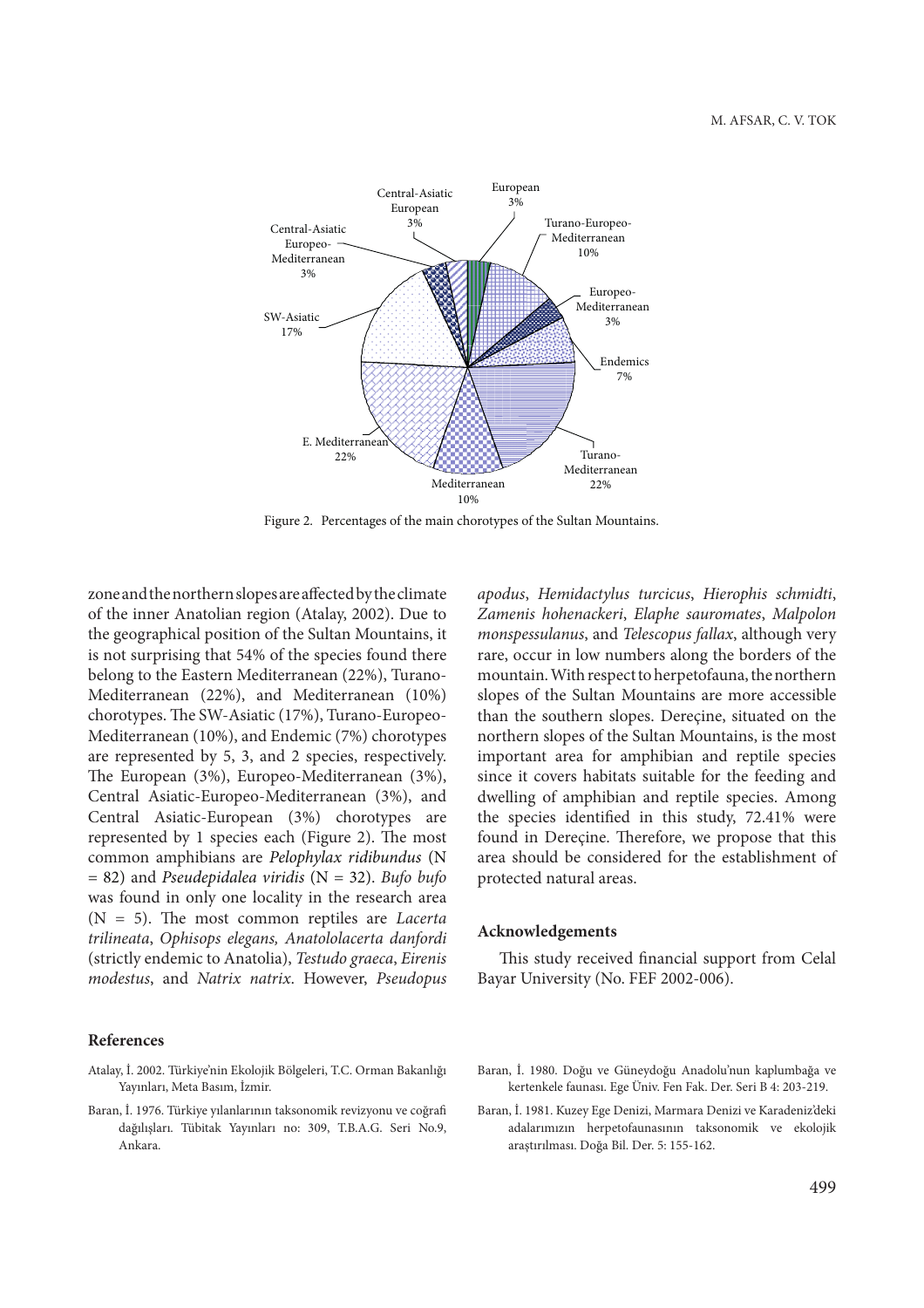The herpetofauna of the Sultan Mountains (Afyon-Konya-Isparta), Turkey

- Baran, İ. 1982. Batı ve Güney Anadolu *Ophisops elegans* (Lacertidae, Reptilia) populasyonlarının taksonomik durumu. Doğa Bil. Der. 6: 19-26.
- Baran, İ. 1983. Güneybatı Anadolu'da Finike ve Kaş civarının herpetolojisi. Doğa Bil. Der. Seri A 7: 59-66.
- Baran, İ. 1984. İzmir-Bodrum arasındaki adalarımızın herpetofaunasının taksonomik araştırılması. Doğa Bil. Der. Seri A2 8: 43-52.
- Baran, İ. 1986. Bibliographie der amphibien und reptilien der Türkei In: Zoologische Bibliographie der Türkei (ed. M. Kasparek), pp. 79-118.
- Baran, İ. 1990. Marmaris ve İskenderun arasındaki adalarımızın herpetofaunası. Doğa Türk Zool. Der. 14: 113-126.
- Baran, İ. and Atatür, M.K. 1998. Türkiye Herpetofaunası Kurbağa ve Sürüngenler, Çevre Bakanlığı, Ankara.
- Baran, İ. and Budak, A. 1978. Anadoludan yeni bir *Ophisops elegans* (Lacertidae, Reptilia) formu hakkında. E. U. Fen Fak. Der. Seri B 2: 185-186.
- Baran, İ. and Gruber, U. 1982. Taxonomische Untersuchungen an türkischen Gekkoniden. Spixiana 5(2):109-138.
- Baran, İ., Kasparek, M. and Öz, M. 1988. On the distribution of the slow worm, *Anguis fragilis*, and the European glass lizard, *Ophisaurus apodus*, in Turkey. Zool. in the Middle East 2: 57- 62.
- Baran, İ., Kumlutaş, Y., Ilgaz, Ç. and İret, F. 2005. Geographical distributions and taxonomic states of *Telescopus fallax* (Fleischman, 1831) and *Vipera barani* Böhme-Joger, 1983. Tr. J. Zool. 29: 217-224.
- Baran, İ., Kumlutaş, Y., Ilgaz, Ç. and Kaska, Y. 2001. On the amphibians and reptiles of İzmit-Bolu region: Results of field survey. Anadolu Üniversitesi Bilim ve Teknoloji Der. 2: 57-62.
- Baran, İ., Kumlutaş, Y., Tok, C.V., Ilgaz, Ç., Kaska, Y., Olgun, K., Türkozan, O. and İret, F. 2004. On two herpetological collections made in East Anatolia (Turkey). Herpetozoa 16(3/4): 99-114.
- Baran, İ., Tosunoğlu, M., Kaya, U. and Kumlutaş, Y. 1997. Çamlıhemşin Rize civarının herpetofaunası hakkında. Doğa Türk Zool. Der. 21: 409-416.
- Baran, İ., Yılmaz, İ., Kete, R., Kumlutaş, Y. and Durmuş, H. 1992. Batı ve Orta Karadeniz bölgesinin herpetofaunası. Doğa Türk Zool. Der. 16: 275-288.
- Başoğlu, M. and Baran, İ. 1977. Türkiye Sürüngenleri, Kısım 1, Kaplumbağa ve Kertenkeleler, Ege Üniv. Fen Fak. Kitaplar Serisi, No. 76, İzmir.
- Başoğlu, M. and Baran, İ. 1980. Türkiye Sürüngenleri, Kısım II, Yılanlar, Ege Üniv. Fen Fak. Kitaplar Serisi, No. 81, İzmir.
- Başoğlu, M. and Özeti, N. 1973. Türkiye Amfibileri. Ege Üniv. Fen Fak. Kitaplar Serisi, No. 151, İzmir.
- Bodenheimer, F.S. 1944. Introduction into the knowledge of Amphibia and Reptilia of Turkey. Rev. Fac. Sci. Ser. B. 9: 1-78.
- Budak, A. 1973. Türkiye'de *Mabuya vittata* (Scincidae, Lacertilia)'nın bireysel ve coğrafik variasyonu üzerinde çalışmalar. Ege Üniv. Fen Fak. İlmi Rap. Ser. 162: 1-25.
- Budak, A. 1976. Anadolu'da *Lacerta laevis*, *L. danfordi* ve *L.*  anatolica'nın taksonomik durumu ve coğrafik yayılışı üzerinde araştırmalar. Ege Üniv. Fen Fak. İlmi Rap. Ser. 214: 1-59.
- Çevik, E., Baskale, E., Kaya, U. and Turgay, F. 2006: Taxonomic status of some *Lacerta danfordi* (Gunther, 1876) populatıons. Russ. J. Herpetol. 13(2): 89-92.
- Demirsoy, A. 1999. Genel ve Türkiye Zoocoğrafyası, Meteksan, Ankara.
- Göçmen, B., Nilson, G., Yıldız, M.Z., Arıkan, H., Yalçınkaya, D. and Akman, B. 2007. On the occurrence of the black cat snake, *Telescopus nigriceps* (Ahl, 1924) (Serpentes: Colubridae) from the southeastern Anatolia, Turkey with some taxonomical comments. North-Western J. of Zool. 3(2): 81-95.
- Gvoždik, V., Moravec, J. and Kratochvil, L. 2008. Geographic morphological variation in parapatric Western Palearctic tree frogs, *Hyla arborea* and *Hyla savignyi*: Are related species similarly affected by climatic conditions? Biol. J. of the Linnaean Soc. 95: 539-556.
- Eiselt, J. and Schmidtler, J.F. 1986. Der *Lacerta danfordi* Komplex. Spixiana 9(3): 289-328.
- Fet, V. and Popov, A. 2007. Biogeography and Ecology of Bulgaria, Springer, Netherlands.
- Hür, H., Uğurtaş, İ.H. and İşbilir, A. 2008. The amphibian and reptile species of Kazdağı National Park. Turk J. Zool. 32: 359-362.
- Ilgaz, Ç. and Kumlutaş, Y. 2005. The amphibian and reptile species of İğneada (Kırklareli) and its vicinity. Pakistan J. Biol. Sci. 8(4): 558-560.
- Kosswig, C. 1955. Zoogeography of the Near East. Syst. Zool. 4: 49- 73.
- Kumlutaş, Y., Öz, M., Tunç, M.R., Düşen, S. and Özdemir, A. 2003. Güney batı anadolu (29°-33° Boylamlar Arası) *Lacerta danfordi* (Reptilia: Lacertidae) populasyonları hakkında. Anadolu Üniv. Bilim ve Teknoloji Dergisi 4(2):165-172.
- Kumlutaş, Y., Öz, M., Durmuş, H., Tunç, M.R., Özdemir, A. and Düşen, S. 2004a. On some lizard species of Western Taurus Range. Turk. J. Zool. 28: 225-236.
- Kumlutaş, Y., Öz, M., Durmuş, H., Tunç, M.R., Özdemir, A. and Düşen, S. 2004b. On snake species of the Western Taurus Range, Turkey. Natura Croatica 13(1): 19-33.
- Kumlutaş, Y., Özdemir, A., Ilgaz, Ç. and Tosunoğlu, M. 2004c. The amphibian and reptile species of Bozdağ (Ödemiş). Turk. J. Zool. 28: 317-319.
- Kumlutaş, Y., Tok, C.V. and Türkozan, O. 1998. The herpetofauna of Ordu-Giresun region. Turk. J. Zool. 22: 199-201.
- Kutrup, B., Bülbül, U. and Yılmaz, N. 2005. On the distribution and morphology of the steppe viper, *Vipera eriwanensis* (REUSS, 1933), from Gavur Mountain (Gümüşhane). Turk. J. Zool. 29: 321-325.